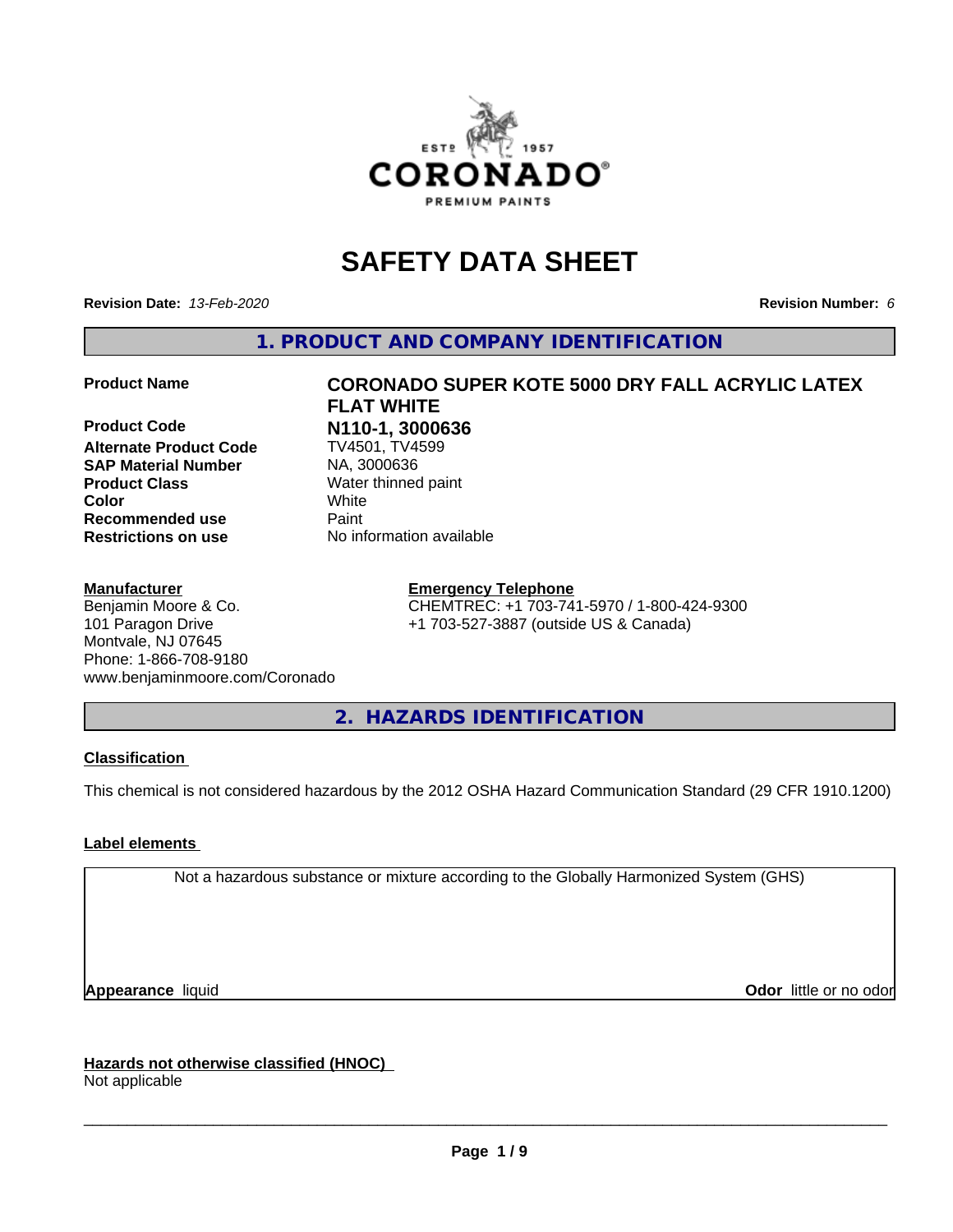#### **Other information**

No information available

 **WARNING:** This product contains isothiazolinone compounds at levels of <0.1%. These substances are biocides commonly found in most paints and a variety of personal care products as a preservative. Certain individuals may be sensitive or allergic to these substances, even at low levels.

#### **3. COMPOSITION INFORMATION ON COMPONENTS**

| <b>Chemical name</b> | <b>CAS No.</b> | Weight-%  |
|----------------------|----------------|-----------|
| Limestone            | 1317-65-3      | $40 - 45$ |
| Titanium dioxide     | 13463-67-7     | $5 - 10$  |
| Diatomaceous earth   | 61790-53-2     | - 5       |
| Silica amorphous     | 7631-86-9      | - 5       |

|                                                  | 4. FIRST AID MEASURES                                                                                    |
|--------------------------------------------------|----------------------------------------------------------------------------------------------------------|
| <b>General Advice</b>                            | No hazards which require special first aid measures.                                                     |
| <b>Eye Contact</b>                               | Rinse thoroughly with plenty of water for at least 15 minutes and consult a<br>physician.                |
| <b>Skin Contact</b>                              | Wash off immediately with soap and plenty of water while removing all<br>contaminated clothes and shoes. |
| <b>Inhalation</b>                                | Move to fresh air. If symptoms persist, call a physician.                                                |
| Ingestion                                        | Clean mouth with water and afterwards drink plenty of water. Consult a physician<br>if necessary.        |
| <b>Most Important</b><br><b>Symptoms/Effects</b> | None known.                                                                                              |
| <b>Notes To Physician</b>                        | Treat symptomatically.                                                                                   |
|                                                  | 5. FIRE-FIGHTING MEASURES                                                                                |

| <b>Suitable Extinguishing Media</b>                   | Use extinguishing measures that are appropriate to local<br>circumstances and the surrounding environment.                                   |
|-------------------------------------------------------|----------------------------------------------------------------------------------------------------------------------------------------------|
| Protective equipment and precautions for firefighters | As in any fire, wear self-contained breathing apparatus<br>pressure-demand, MSHA/NIOSH (approved or equivalent)<br>and full protective gear. |
| <b>Specific Hazards Arising From The Chemical</b>     | Closed containers may rupture if exposed to fire or<br>extreme heat.                                                                         |
| Sensitivity to mechanical impact                      | No.                                                                                                                                          |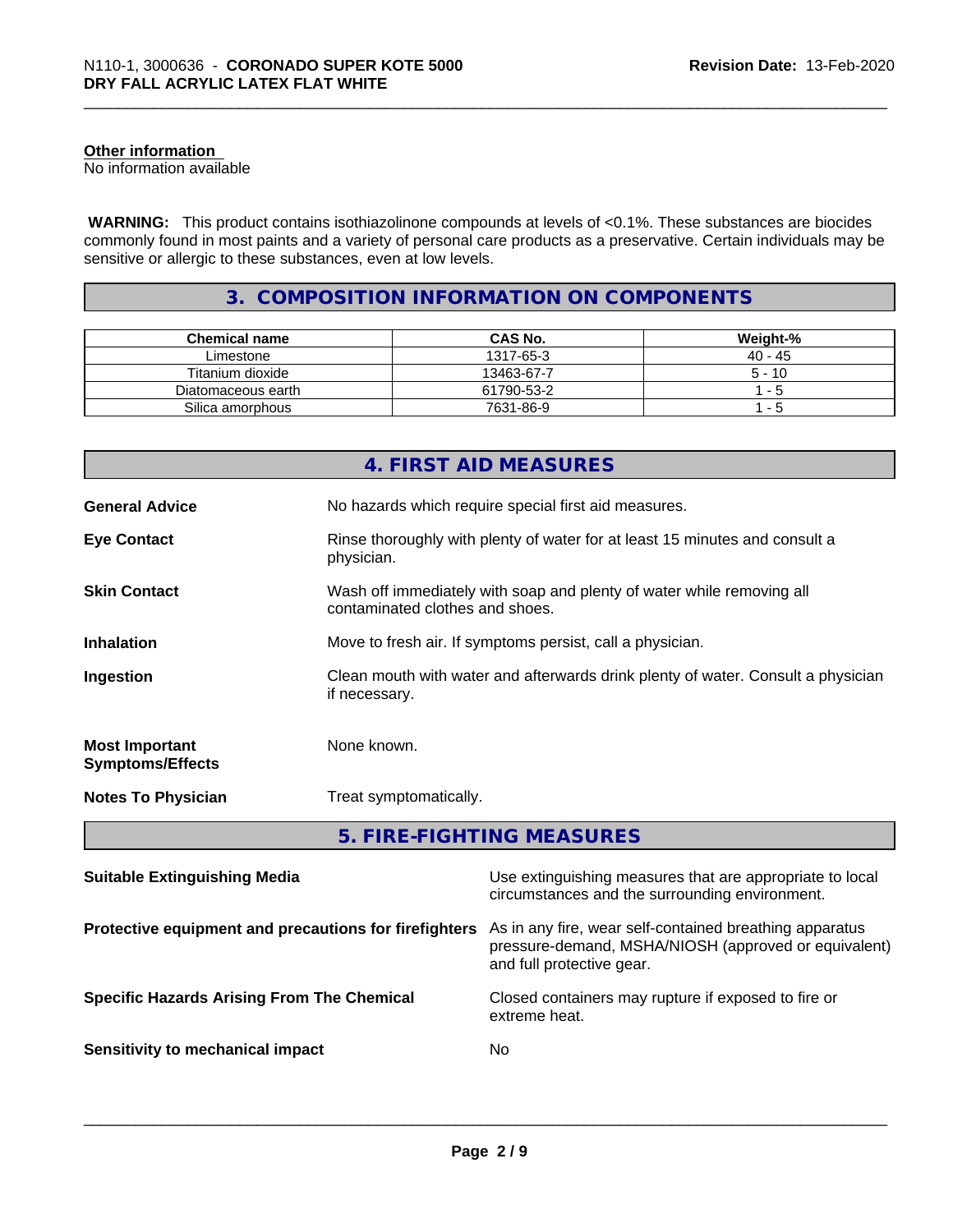| Sensitivity to static discharge                                                  |                        | No                                                 |                                |
|----------------------------------------------------------------------------------|------------------------|----------------------------------------------------|--------------------------------|
| <b>Flash Point Data</b><br>Flash point (°F)<br>Flash Point (°C)<br><b>Method</b> |                        | Not applicable<br>Not applicable<br>Not applicable |                                |
| <b>Flammability Limits In Air</b>                                                |                        |                                                    |                                |
| Lower flammability limit:<br><b>Upper flammability limit:</b>                    |                        | Not applicable<br>Not applicable                   |                                |
| <b>NFPA</b><br>Health: 1                                                         | <b>Flammability: 0</b> | <b>Instability: 0</b>                              | <b>Special: Not Applicable</b> |

#### **NFPA Legend**

- 0 Not Hazardous
- 1 Slightly
- 2 Moderate
- 3 High
- 4 Severe

*The ratings assigned are only suggested ratings, the contractor/employer has ultimate responsibilities for NFPA ratings where this system is used.*

*Additional information regarding the NFPA rating system is available from the National Fire Protection Agency (NFPA) at www.nfpa.org.*

#### **6. ACCIDENTAL RELEASE MEASURES**

| <b>Personal Precautions</b>      | Avoid contact with skin, eyes and clothing. Ensure adequate ventilation.                                                                                                         |
|----------------------------------|----------------------------------------------------------------------------------------------------------------------------------------------------------------------------------|
| <b>Other Information</b>         | Prevent further leakage or spillage if safe to do so.                                                                                                                            |
| <b>Environmental precautions</b> | See Section 12 for additional Ecological Information.                                                                                                                            |
| <b>Methods for Cleaning Up</b>   | Soak up with inert absorbent material. Sweep up and shovel into suitable<br>containers for disposal.                                                                             |
|                                  | 7. HANDLING AND STORAGE                                                                                                                                                          |
| <b>Handling</b>                  | Avoid contact with skin, eyes and clothing. Avoid breathing vapors, spray mists or<br>sanding dust. In case of insufficient ventilation, wear suitable respiratory<br>equipment. |
| <b>Storage</b>                   | Keep container tightly closed. Keep out of the reach of children.                                                                                                                |
|                                  |                                                                                                                                                                                  |

**Incompatible Materials** No information available

### **8. EXPOSURE CONTROLS/PERSONAL PROTECTION**

#### **Exposure Limits**

| Chemical<br>name | <b>ACGIHT</b><br>.<br>. . | <b>OCUA DEI</b><br>Jar<br>--                                    |
|------------------|---------------------------|-----------------------------------------------------------------|
| Limestone<br>.   | N/E                       | T1111<br>. .<br>ma/m <sup>3</sup><br>' VVA<br><b>ື່</b><br>- 11 |
|                  |                           | TWA<br>ma/m <sup>3</sup>                                        |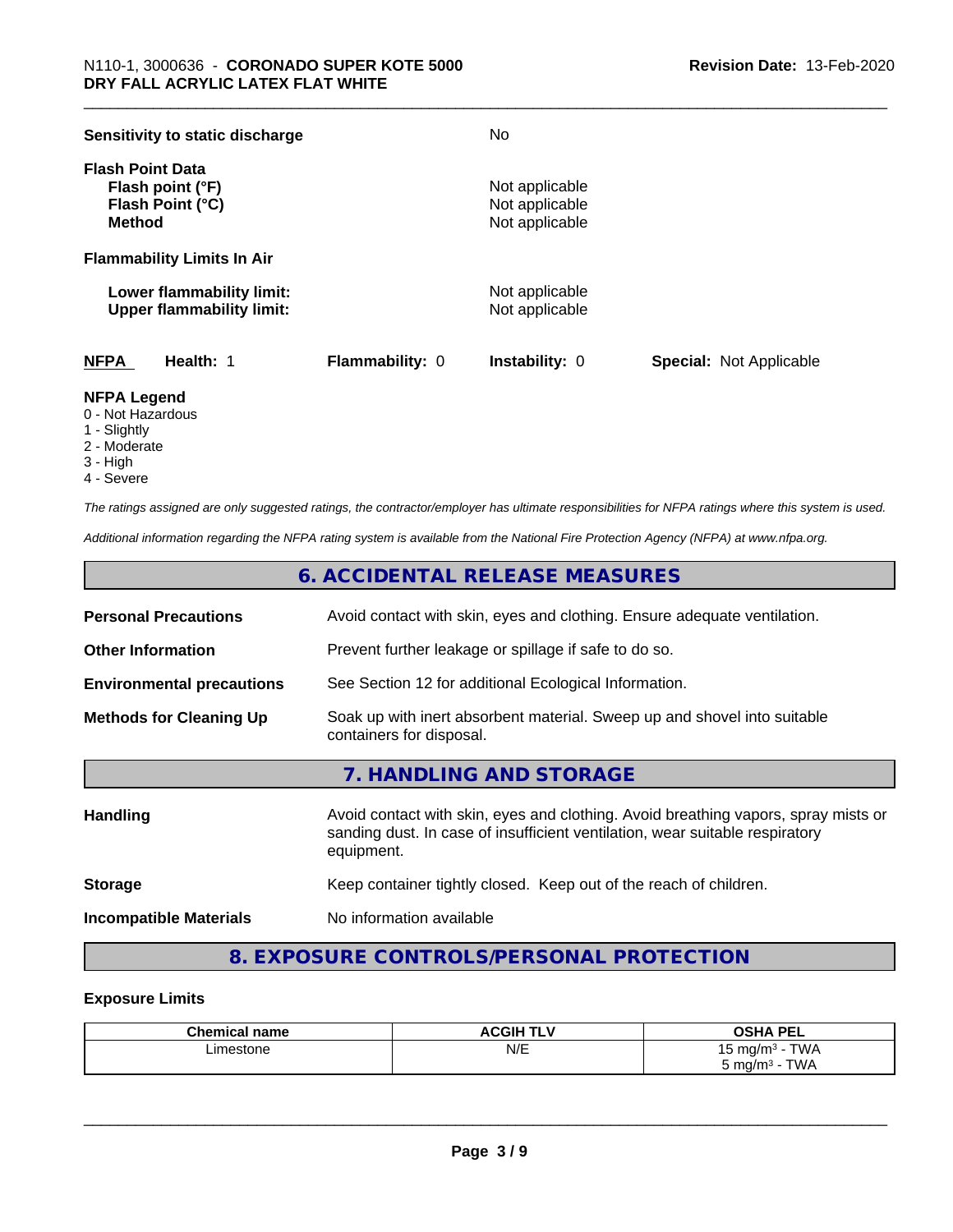| Titanium dioxide   | TWA: $10 \text{ mg/m}^3$ | 15 mg/m $3$ - TWA |
|--------------------|--------------------------|-------------------|
| Diatomaceous earth | N/E                      |                   |
|                    |                          | 20 mppcf - TWA    |
| Silica amorphous   | N/E                      | 20 mppcf - TWA    |
|                    |                          |                   |

#### **Legend**

ACGIH - American Conference of Governmental Industrial Hygienists Exposure Limits OSHA - Occupational Safety & Health Administration Exposure Limits N/E - Not Established

|  |  |  | <b>Engineering Measures</b> |
|--|--|--|-----------------------------|
|--|--|--|-----------------------------|

Ensure adequate ventilation, especially in confined areas.

#### **Personal Protective Equipment**

| <b>Eye/Face Protection</b>    | Safety glasses with side-shields.                                                                                                   |
|-------------------------------|-------------------------------------------------------------------------------------------------------------------------------------|
| <b>Skin Protection</b>        | Protective gloves and impervious clothing.                                                                                          |
| <b>Respiratory Protection</b> | In case of insufficient ventilation wear suitable respiratory equipment.                                                            |
| <b>Hygiene Measures</b>       | Avoid contact with skin, eyes and clothing. Remove and wash contaminated<br>clothing before re-use. Wash thoroughly after handling. |

#### **9. PHYSICAL AND CHEMICAL PROPERTIES**

| Appearance                           | liquid                   |
|--------------------------------------|--------------------------|
| Odor                                 | little or no odor        |
| <b>Odor Threshold</b>                | No information available |
| Density (Ibs/gal)                    | $12.8 - 12.9$            |
| <b>Specific Gravity</b>              | $1.53 - 1.55$            |
| рH                                   | No information available |
| <b>Viscosity (cps)</b>               | No information available |
| Solubility(ies)                      | No information available |
| <b>Water solubility</b>              | No information available |
| <b>Evaporation Rate</b>              | No information available |
| Vapor pressure                       | No information available |
| Vapor density                        | No information available |
| Wt. % Solids                         | $55 - 65$                |
| Vol. % Solids                        | $35 - 45$                |
| Wt. % Volatiles                      | $35 - 45$                |
| <b>Vol. % Volatiles</b>              | $55 - 65$                |
| <b>VOC Regulatory Limit (g/L)</b>    | < 50                     |
| <b>Boiling Point (°F)</b>            | 212                      |
| <b>Boiling Point (°C)</b>            | 100                      |
| Freezing point (°F)                  | 32                       |
| <b>Freezing Point (°C)</b>           | $\Omega$                 |
| Flash point (°F)                     | Not applicable           |
| Flash Point (°C)                     | Not applicable           |
| <b>Method</b>                        | Not applicable           |
| Flammability (solid, gas)            | Not applicable           |
| <b>Upper flammability limit:</b>     | Not applicable           |
| Lower flammability limit:            | Not applicable           |
| <b>Autoignition Temperature (°F)</b> | No information available |
| <b>Autoignition Temperature (°C)</b> | No information available |
| Decomposition Temperature (°F)       | No information available |
|                                      |                          |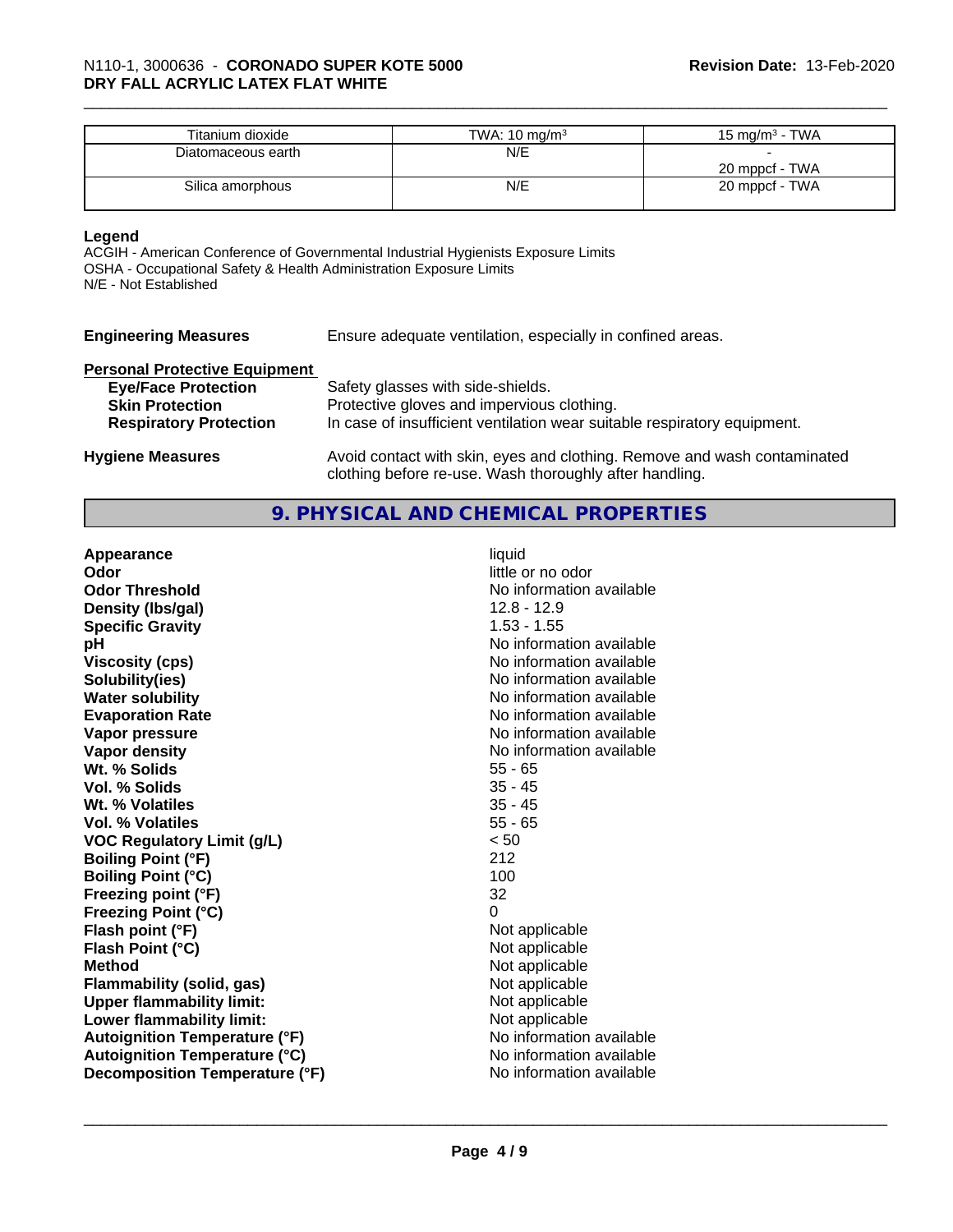# **Decomposition Temperature (°C)**<br> **Partition coefficient**<br> **Partition coefficient**<br> **No** information available

**No information available** 

#### **10. STABILITY AND REACTIVITY**

| <b>Reactivity</b>                         | Not Applicable                           |
|-------------------------------------------|------------------------------------------|
| <b>Chemical Stability</b>                 | Stable under normal conditions.          |
| <b>Conditions to avoid</b>                | Prevent from freezing.                   |
| <b>Incompatible Materials</b>             | No materials to be especially mentioned. |
| <b>Hazardous Decomposition Products</b>   | None under normal use.                   |
| <b>Possibility of hazardous reactions</b> | None under normal conditions of use.     |

#### **11. TOXICOLOGICAL INFORMATION**

## **Product Information Information on likely routes of exposure Principal Routes of Exposure** Eye contact, skin contact and inhalation. **Acute Toxicity Product Information** No information available **Symptoms** related to the physical, chemical and toxicological characteristics **Symptoms** No information available **Delayed and immediate effects as well as chronic effects from short and long-term exposure Eye contact Exercise Solution** May cause slight irritation.<br> **Skin contact May cause slight Substance may cause slight** Substance may cause slight skin irritation. Prolonged or repeated contact may dry skin and cause irritation. **Inhalation** May cause irritation of respiratory tract. **Ingestion Ingestion may cause gastrointestinal irritation**, nausea, vomiting and diarrhea. **Sensitization** No information available **Neurological Effects** No information available. **Mutagenic Effects** No information available. **Reproductive Effects** No information available.

**Developmental Effects** No information available. **Target organ effects** No information available. **STOT** - **single exposure** No information available. **STOT - repeated exposure** No information available. **Other adverse effects** No information available. **Aspiration Hazard** No information available

**Numerical measures of toxicity**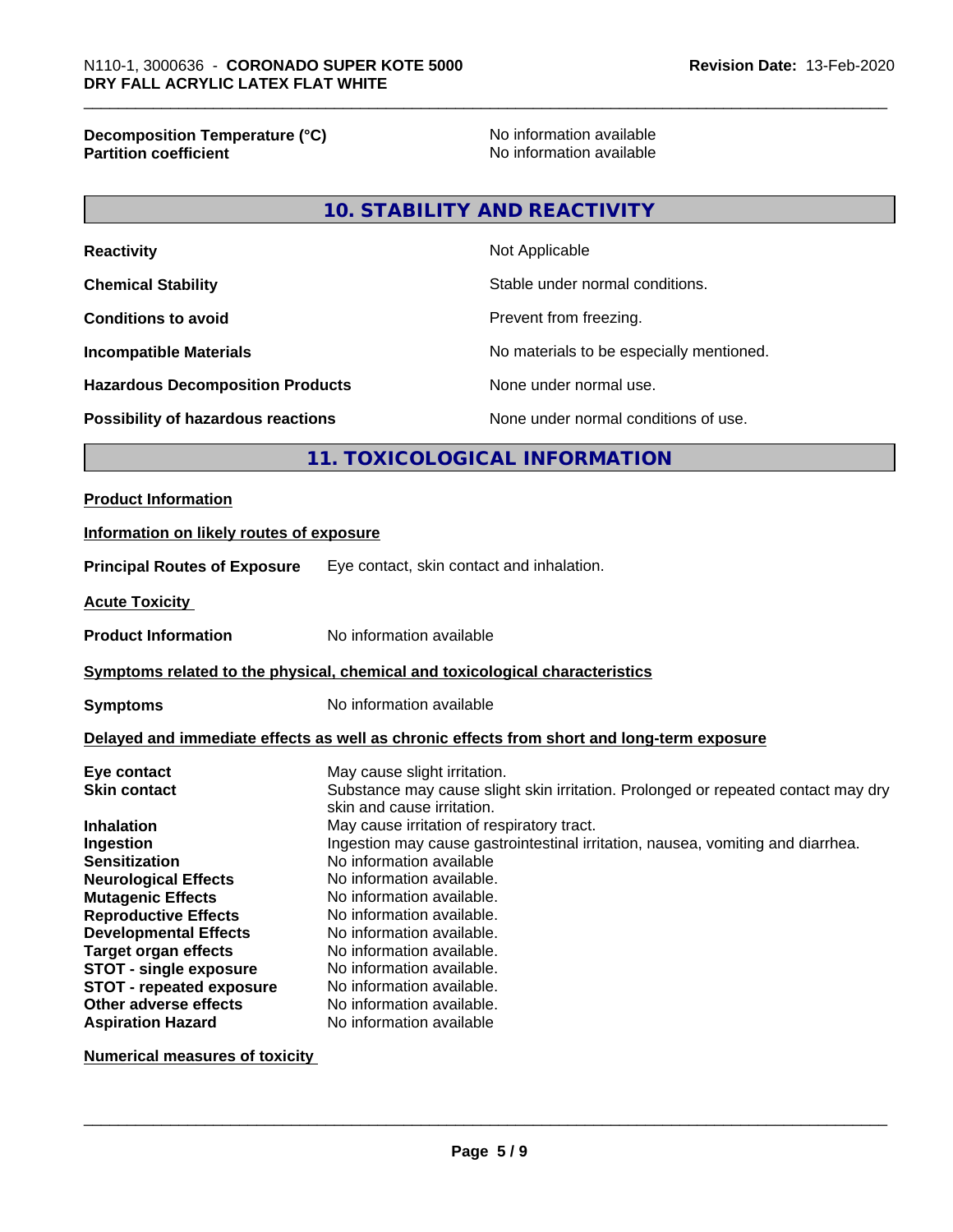#### **The following values are calculated based on chapter 3.1 of the GHS document**

| <b>ATEmix (oral)</b>   | 93514 mg/kg  |
|------------------------|--------------|
| <b>ATEmix (dermal)</b> | 145968 mg/kg |

#### **Component Information**

| Chemical name                 | Oral LD50            | Dermal LD50         | Inhalation LC50                      |
|-------------------------------|----------------------|---------------------|--------------------------------------|
| Titanium dioxide              | 10000 mg/kg (Rat)    |                     |                                      |
| 13463-67-7                    |                      |                     |                                      |
| Silica amorphous<br>7631-86-9 | $= 7900$ mg/kg (Rat) | 2000 mg/kg (Rabbit) | (Rat) 1 h<br>$>$ 2.2 mg/L $\sqrt{ }$ |

#### **Chronic Toxicity**

#### **Carcinogenicity**

*The information below indicateswhether each agency has listed any ingredient as a carcinogen:.*

| <b>Chemical</b><br>name | <b>IARC</b>                  | <b>NTP</b> | ດຂ⊔ ∧<br>⊣חט |  |
|-------------------------|------------------------------|------------|--------------|--|
|                         | .<br>2B<br>Human<br>Possible |            | Listed       |  |
| <br>dioxide<br>itanium  | Carcinogen                   |            |              |  |

• Although IARC has classified titanium dioxide as possibly carcinogenic to humans (2B), their summary concludes: "No significant exposure to titanium dioxide is thought to occur during the use of products in which titanium dioxide is bound to other materials, such as paint."

#### **Legend**

IARC - International Agency for Research on Cancer NTP - National Toxicity Program OSHA - Occupational Safety & Health Administration

**12. ECOLOGICAL INFORMATION**

#### **Ecotoxicity Effects**

The environmental impact of this product has not been fully investigated.

#### **Product Information**

#### **Acute Toxicity to Fish**

No information available

#### **Acute Toxicity to Aquatic Invertebrates**

No information available

#### **Acute Toxicity to Aquatic Plants**

No information available

#### **Persistence / Degradability**

No information available.

#### **Bioaccumulation**

No information available.

#### **Mobility in Environmental Media**

No information available.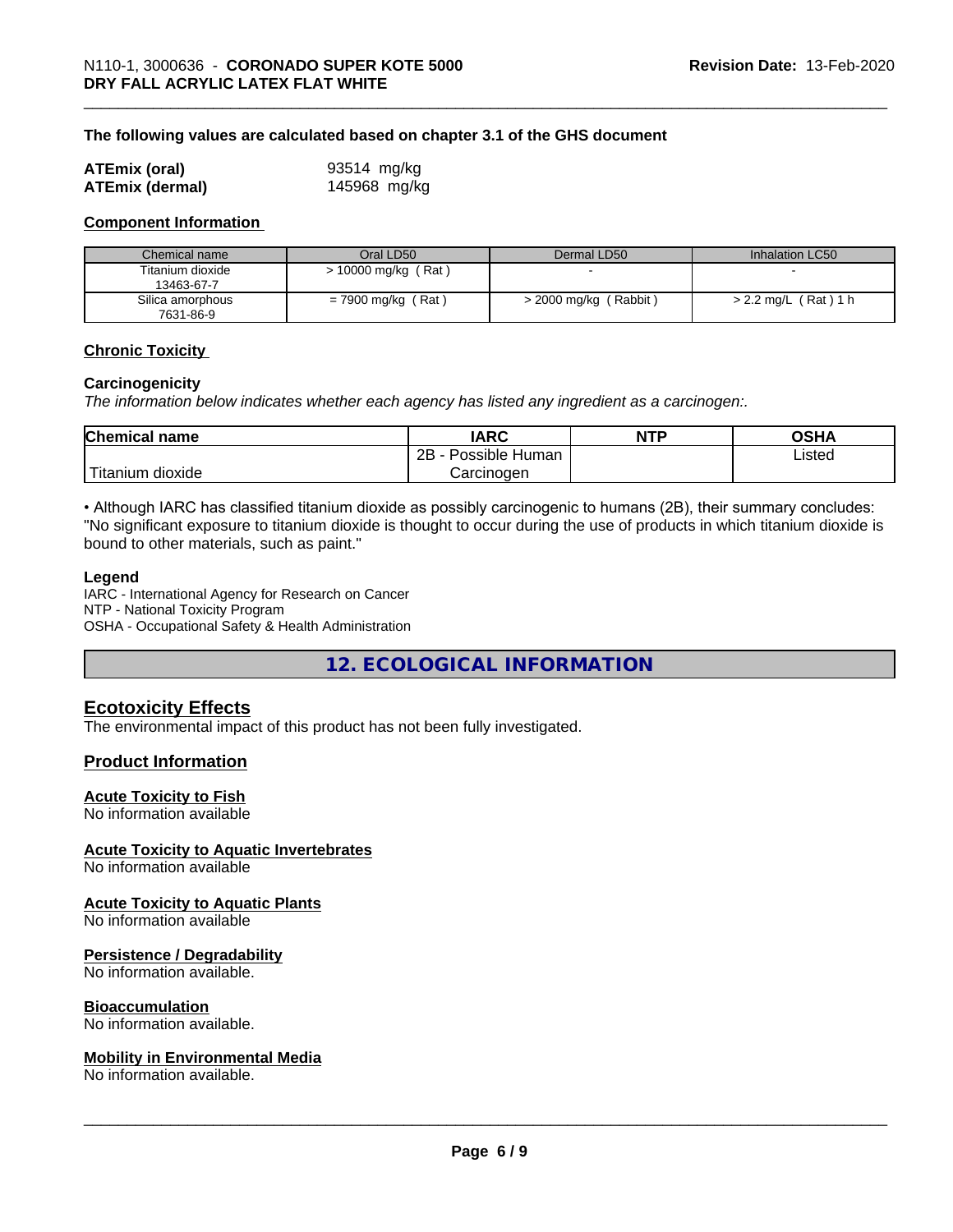**Ozone**

No information available

#### **Component Information**

#### **Acute Toxicity to Fish**

Titanium dioxide  $\overline{\text{LC50}}$ : > 1000 mg/L (Fathead Minnow - 96 hr.)

#### **Acute Toxicity to Aquatic Invertebrates**

No information available

#### **Acute Toxicity to Aquatic Plants**

No information available

|                                                  | 13. DISPOSAL CONSIDERATIONS                                                                                                                                                                                               |  |  |
|--------------------------------------------------|---------------------------------------------------------------------------------------------------------------------------------------------------------------------------------------------------------------------------|--|--|
| <b>Waste Disposal Method</b>                     | Dispose of in accordance with federal, state, and local regulations. Local<br>requirements may vary, consult your sanitation department or state-designated<br>environmental protection agency for more disposal options. |  |  |
|                                                  | 14. TRANSPORT INFORMATION                                                                                                                                                                                                 |  |  |
| <b>DOT</b>                                       | Not regulated                                                                                                                                                                                                             |  |  |
| <b>ICAO / IATA</b>                               | Not regulated                                                                                                                                                                                                             |  |  |
| <b>IMDG / IMO</b>                                | Not regulated                                                                                                                                                                                                             |  |  |
|                                                  | <b>15. REGULATORY INFORMATION</b>                                                                                                                                                                                         |  |  |
| <b>International Inventories</b>                 |                                                                                                                                                                                                                           |  |  |
| <b>TSCA: United States</b><br><b>DSL: Canada</b> | Yes - All components are listed or exempt.<br>Yes - All components are listed or exempt.                                                                                                                                  |  |  |
| <b>Federal Regulations</b>                       |                                                                                                                                                                                                                           |  |  |
| SARA 311/312 hazardous categorization            |                                                                                                                                                                                                                           |  |  |
| Acute health hazard                              | No                                                                                                                                                                                                                        |  |  |
| <b>Chronic Health Hazard</b>                     | No                                                                                                                                                                                                                        |  |  |
| Fire hazard                                      | No                                                                                                                                                                                                                        |  |  |
| Sudden release of pressure hazard                | N <sub>o</sub>                                                                                                                                                                                                            |  |  |
| Reactive Hazard                                  | No                                                                                                                                                                                                                        |  |  |
| <b>SARA 313</b>                                  |                                                                                                                                                                                                                           |  |  |
|                                                  |                                                                                                                                                                                                                           |  |  |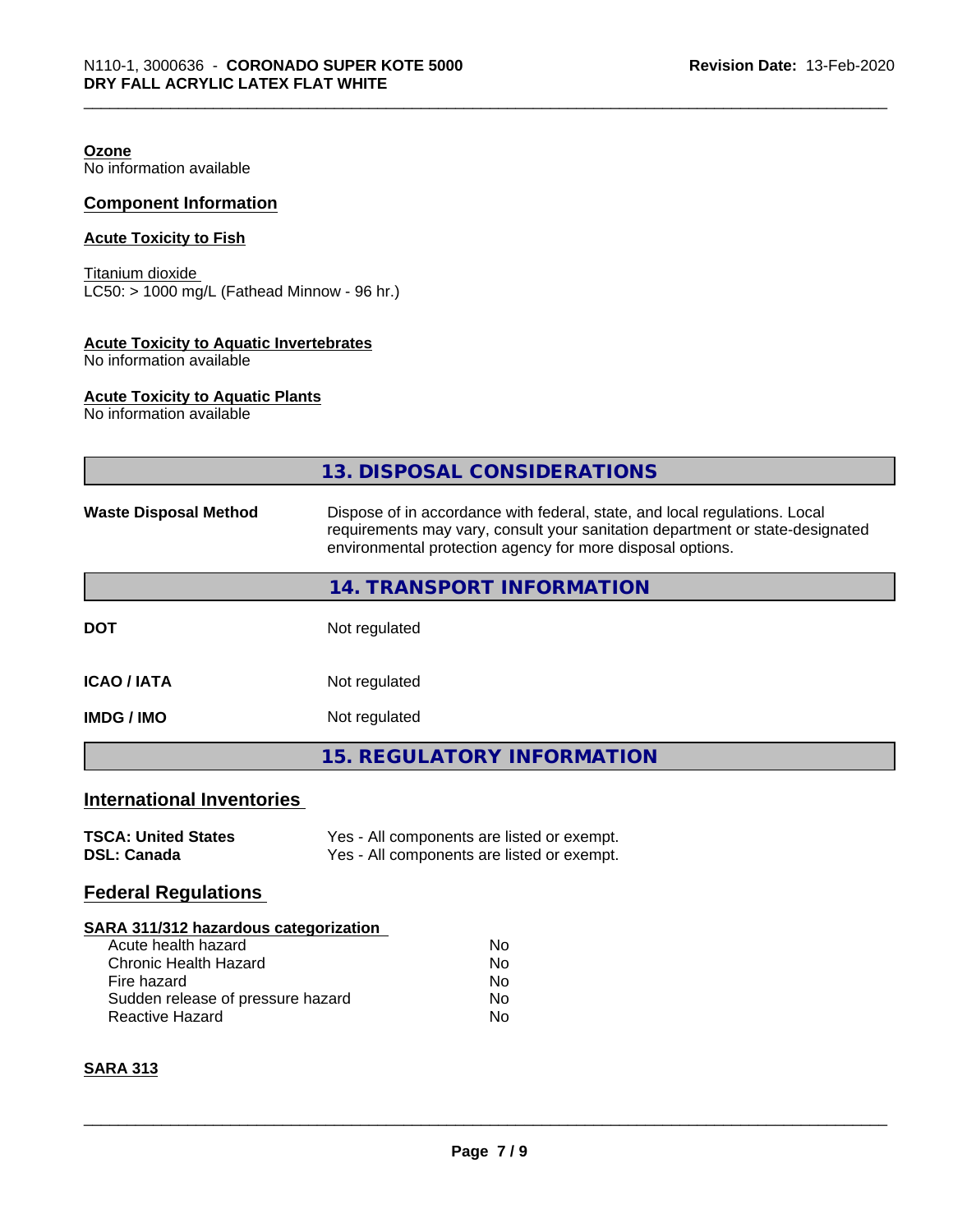Section 313 of Title III of the Superfund Amendments and Reauthorization Act of 1986 (SARA). This product contains a chemical or chemicals which are subject to the reporting requirements of the Act and Title 40 of the Code of Federal Regulations, Part 372:

*None*

#### **Clean Air Act,Section 112 Hazardous Air Pollutants (HAPs) (see 40 CFR 61)**

This product contains the following HAPs:

*None*

#### **US State Regulations**

#### **California Proposition 65**

**AVIMARNING:** Cancer and Reproductive Harm– www.P65warnings.ca.gov

#### **State Right-to-Know**

| <b>Chemical name</b> | <b>Massachusetts</b> | <b>New Jersey</b> | Pennsylvania |
|----------------------|----------------------|-------------------|--------------|
| Limestone            |                      |                   |              |
| Titanium dioxide     |                      |                   |              |
| Diatomaceous earth   |                      |                   |              |
| Silica amorphous     |                      |                   |              |

#### **Legend**

X - Listed

#### **16. OTHER INFORMATION**

| HMIS | Health: 1 | <b>Flammability: 0</b> | <b>Reactivity: 0</b> | $PPE: -$ |
|------|-----------|------------------------|----------------------|----------|
|      |           |                        |                      |          |

#### **HMIS Legend**

- 0 Minimal Hazard
- 1 Slight Hazard
- 2 Moderate Hazard
- 3 Serious Hazard
- 4 Severe Hazard
- \* Chronic Hazard

X - Consult your supervisor or S.O.P. for "Special" handling instructions.

*Note: The PPE rating has intentionally been left blank. Choose appropriate PPE that will protect employees from the hazards the material will present under the actual normal conditions of use.*

*Caution: HMISÒ ratings are based on a 0-4 rating scale, with 0 representing minimal hazards or risks, and 4 representing significant hazards or risks. Although HMISÒ ratings are not required on MSDSs under 29 CFR 1910.1200, the preparer, has chosen to provide them. HMISÒ ratings are to be used only in conjunction with a fully implemented HMISÒ program by workers who have received appropriate HMISÒ training. HMISÒ is a registered trade and service mark of the NPCA. HMISÒ materials may be purchased exclusively from J. J. Keller (800) 327-6868.*

 **WARNING!** If you scrape, sand, or remove old paint, you may release lead dust. LEAD IS TOXIC. EXPOSURE TO LEAD DUST CAN CAUSE SERIOUS ILLNESS, SUCH AS BRAIN DAMAGE, ESPECIALLY IN CHILDREN.